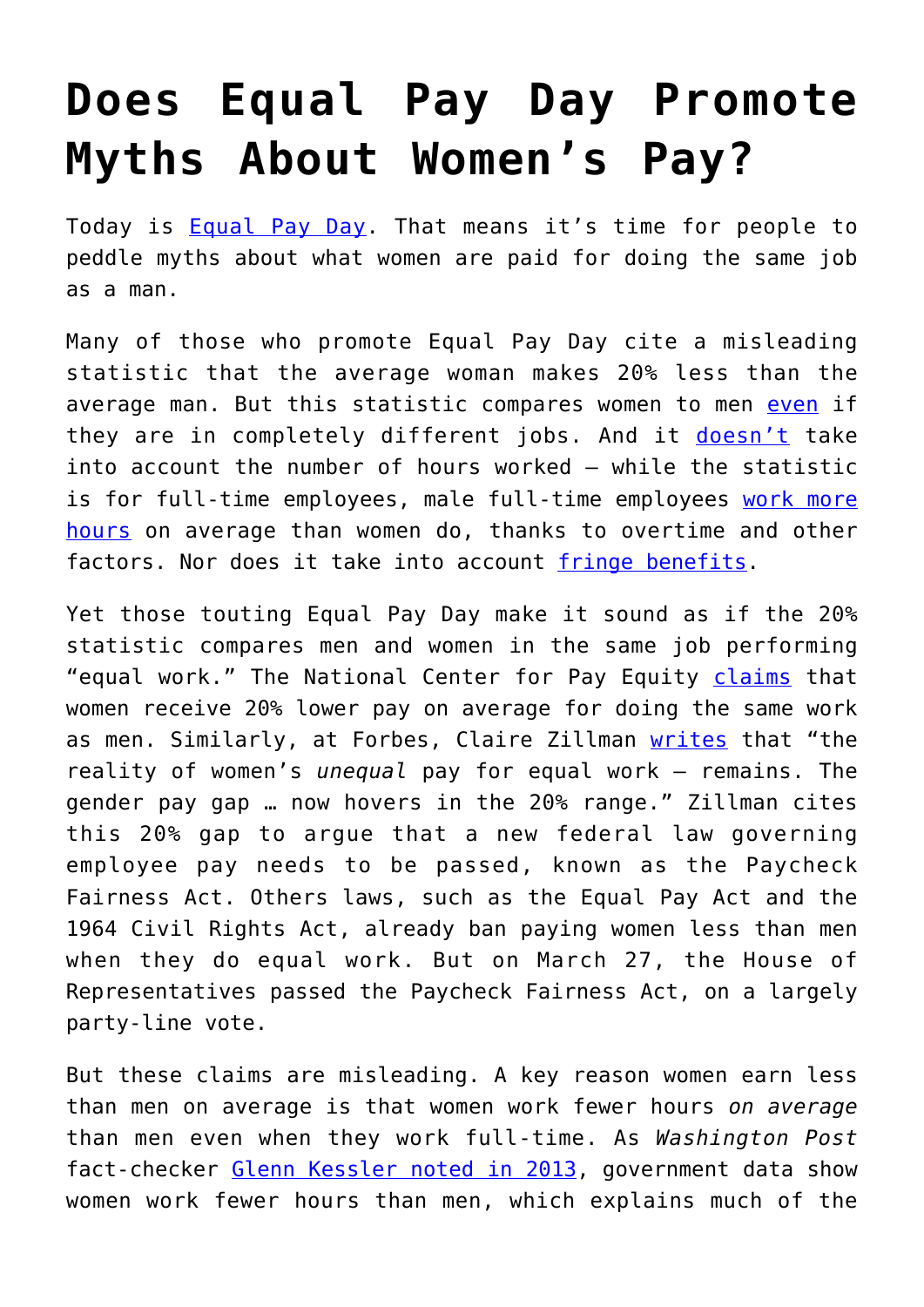apparent pay gap: "[S]ince women in general work fewer hours than men in a year, the [pay gap] statistics used [to push for passage of the proposed Paycheck Fairness Act] may be less reliable for examining the key focus of the legislation — wage discrimination."

Similarly, Ramesh Ponnuru [noted at Bloomberg News](http://www.bloomberg.com/news/2012-08-13/don-t-blame-discrimination-for-gender-wage-gap.html) that the pay gap between men and women "reflects the fact that women, on average, work fewer hours than men." Family responsibilities also play a role. Economist Diana Furchtgott-Roth cites a 2005 [study](http://www.nber.org/papers/w11240.pdf) which found that "[t]here is no gender gap in wages among men and women with similar family roles." In addition to being more likely to seek part-time work, women are also more likely to have gaps in their employment history and to enter lower-paying fields, she notes, and "a 2009 [report](http://templatelab.com/gender-wage-gap-final-report/) for the Labor Department found that these factors account for most of the pay gap."

The 20% statistic also doesn't take into account fringe benefits. Women have, on average, [better fringe benefits](https://www.jec.senate.gov/public/_cache/files/2a1f8ad4-f649-4ad3-a742-268d946962db/furchtgott-roth-testimony.pdf) than men. As Furchtgott-Roth notes, if you control for hours worked and fringe benefits, most of the wage gap disappears.

It's obvious that employers don't pay women 20% less for the same work. If they did, employers could (and some would) crush their competitors by hiring only women, who cost less to employ, to reap a huge cost advantage. But no major employer has ever done so. As one **[commenter notes](http://www.realclearmarkets.com/articles/2013/06/18/women_and_the_unequal_pay_myth_100407.html#comment-934216359)**, if this massive pay disparity actually existed, "why wouldn't any company seeking to enhance its competitive position (i.e., all of them) simply hire only women? After all, such a company could offer, say, 90 cents and attract untold numbers of female applicants for employment and still have a distinct advantage in the cost of its labor." The supposed 20% pay disparity is vastly bigger than the profit margin of most major companies.

[Misconceptions about](http://www.fed-soc.org/publications/detail/misconceptions-about-ledbetter-v-goodyear-tire-rubber-co) the wage gap between men and women are [driving support](http://www.fed-soc.org/publications/detail/misconceptions-about-ledbetter-v-goodyear-tire-rubber-co) for the Paycheck Fairness Act, which could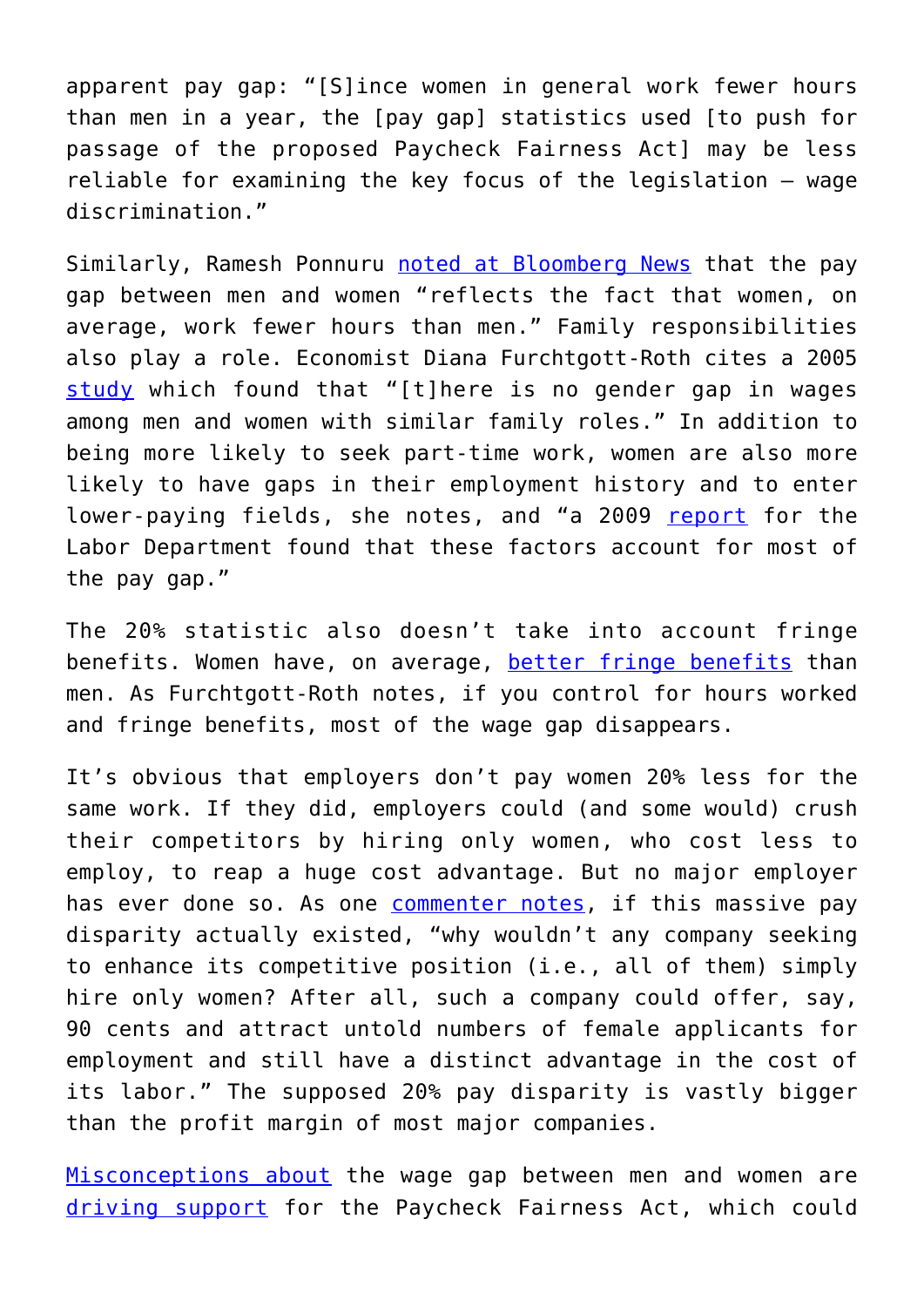[require equal pay for unequal work](http://www.examiner.com/article/paycheck-fairness-act-is-unfair-and-would-force-employers-to-ignore-inequalities) in some cases. In 2009, an unnecessary law called the Lilly Ledbetter Fair Pay Act was [enacted](http://www.openmarket.org/2009/01/29/obama-rewrites-history-by-distorting-ledbetter-ruling/) based on [false claims](https://fedsoc.org/commentary/publications/misconceptions-about-ledbetter-v-goodyear-tire-rubber-co) about the [facts](http://www.openmarket.org/2009/01/29/obama-rewrites-history-by-distorting-ledbetter-ruling/) and [ruling](http://www.openmarket.org/2009/01/27/white-house-distorts-court-ruling-in-ledbetter-case/) contained in a Supreme Court decision dealing with pay discrimination. (The Ledbetter Act extended the statute of limitations for suing over pay discrimination, under one of the existing laws banning pay discrimination, Title VII of the Civil Rights Act of 1964. It was unnecessary because another law, the Equal Pay Act, already [had a longer deadline](https://fedsoc.org/commentary/publications/misconceptions-about-ledbetter-v-goodyear-tire-rubber-co) for suing, that gave women plenty of time to sue over pay discrimination. Lilly Ledbetter lost her lawsuit because she argued her pay discrimination claim under the law with the [shortest](https://fedsoc.org/commentary/publications/misconceptions-about-ledbetter-v-goodyear-tire-rubber-co) deadline for suing.).

As House Speaker Nancy Pelosi (D-Calif.), a supporter of the Paycheck Fairness Act, [noted](http://www.openmarket.org/2013/02/13/obama-renews-call-for-paycheck-fairness-act/www.democraticleader.gov/floor?id=0269), under the Equal Pay Act that is currently in force, "Courts have allowed employers to use any factor other than sex to justify a pay disparity between men and women." By contrast, she [said](http://www.openmarket.org/2013/02/13/obama-renews-call-for-paycheck-fairness-act/www.democraticleader.gov/floor?id=0269), "Under the Paycheck Fairness Act, an employer would have to show that the disparity … is job-related, and is consistent with business necessity." In her view, the fact an employer relied on a "factor other than sex" to set pay, and was not motivated by sexism in setting pay, [should not be a legal defense](http://www.fed-soc.org/publications/detail/misconceptions-about-ledbetter-v-goodyear-tire-rubber-co). The Society for Human Resource Management, which disagrees with Pelosi, [contends](http://www.openmarket.org/2013/02/13/obama-renews-call-for-paycheck-fairness-act/www.hrmorning.com/hr-pros-rally-against-paycheck-fairness-act-passage/) that the Paycheck Fairness Act "would effectively [prohibit](http://www.fed-soc.org/publications/detail/misconceptions-about-ledbetter-v-goodyear-tire-rubber-co) employers from using many legitimate factors to compensate their employees, including professional experience, education, training, employer need, local labor market rates, hazard pay, shift differentials and the profitability of the organization."

Supporters of the Paycheck Fairness Act tend to assume that pay disparities are the result of gender bias. But many disparities reflect the fact that men and women often choose very different lines of work, with men disproportionately represented in some of the nastiest and most dangerous jobs.